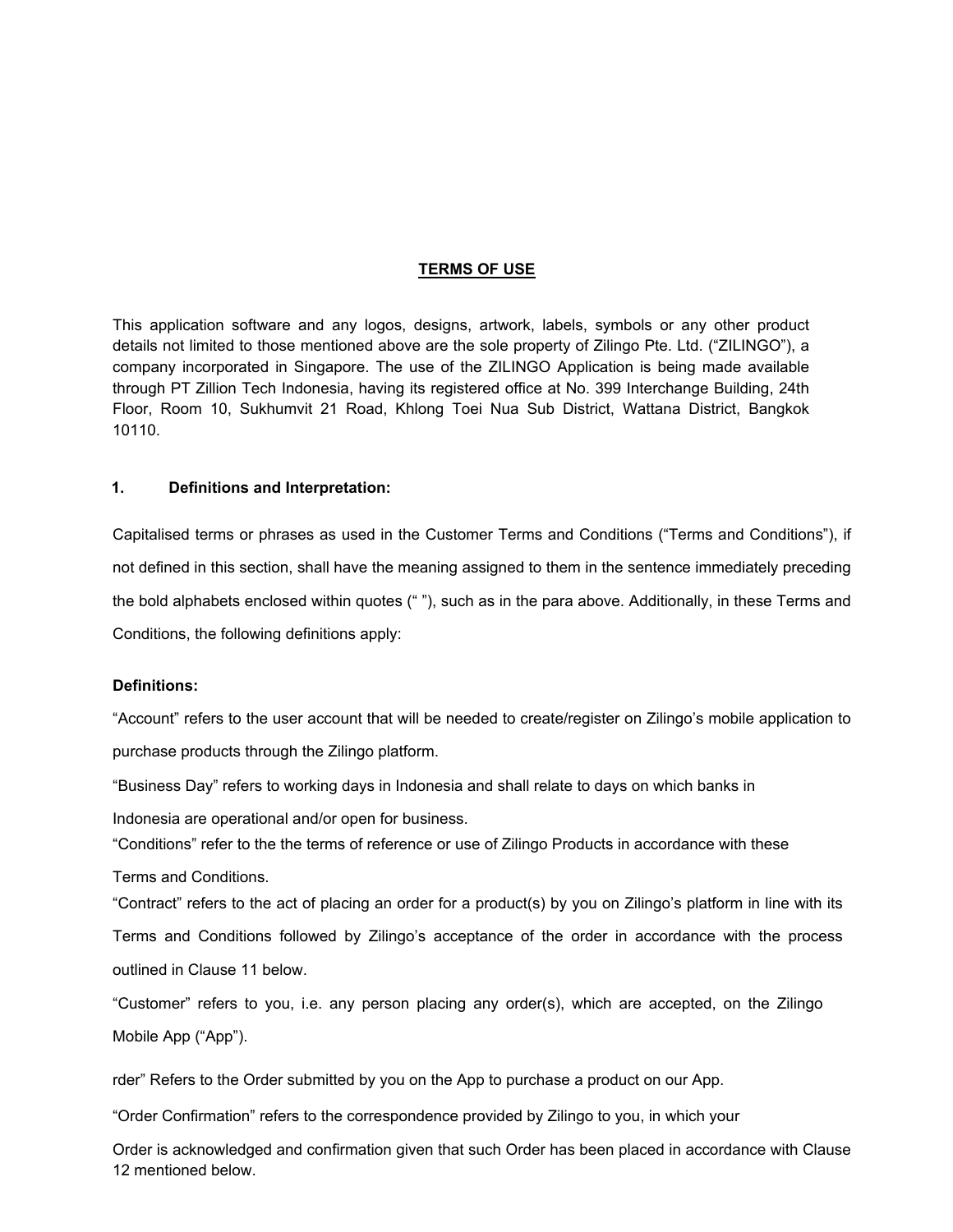#### Interpretations:

The following rules will apply to these Terms and Conditions unless the context requires otherwise or unless it is expressly stated otherwise:

- **(i)** Any references to "clauses" in this document refer to clauses stated within these Terms and Conditions;
- **(ii)** The singular includes the plural and conversely;
- **(iii)** A gender includes all genders;
- **(iv)** Where a word or phrase is defined, its other grammatical forms have a corresponding meaning; (v)

Mentioning anything after *include, includes* or *including* does not limit what else might be included;

### **2.** Circumstances Beyond Our Control (Force Majeure)

Zilingo shall not be liable for any delay or failure to perform its obligations under a Contract which is caused by events beyond its reasonable control. Such events shall include strikes, lock outs and industrial actions, floods, earthquakes, firestorms, riots, terrorist attacks or threats of terrorist attacks, war or threats of war, non functioning public transport or wireless or telecommunications or any change in acts decrees or legislation governing the implementation of the Contract. If such force majeur lasts for more than one week, either you or Zilingo may terminate the contract forthwith by written notice. You will be entitled to a refund only, in the event of non fulfilment of contract under this clause.

### **3.** Governing Law

These Terms and Conditions and the Contract between you and Zilingo and all obligations arising directly or indirectly from them shall be construed in all respects in accordance with the laws of Indonesia. All disputes between you and Zilingo arising from them shall be subject to the exclusive jurisdiction of the courted in Indonesia.

**4.** Severability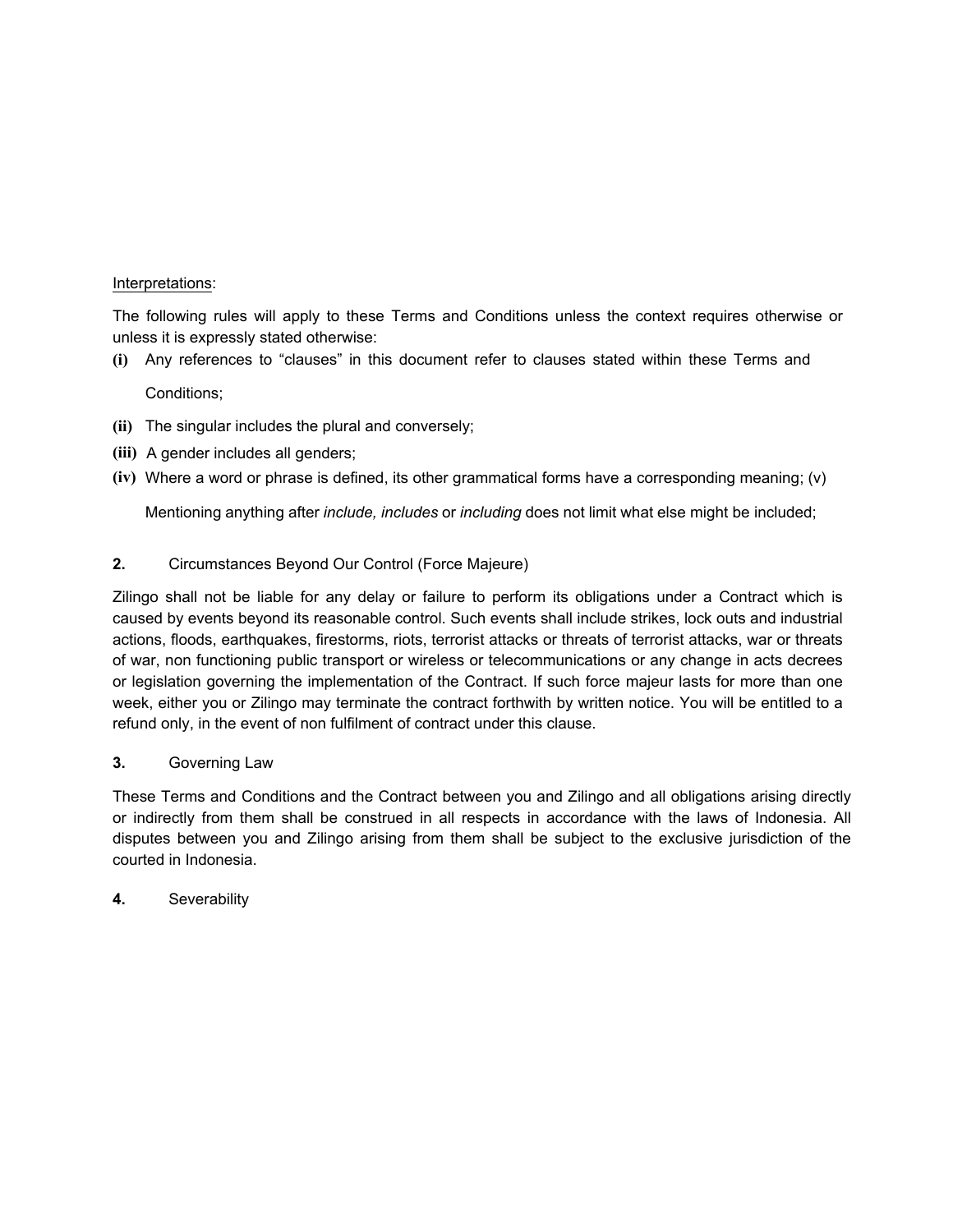If any provision of the Terms and Conditions is found, by any court or administrative body of competent jurisdiction, to be invalid, unenforceable or in conflict with any applicable law, that provision shall be severed from the Terms and Conditions but the validity or enforceability of the remaining provisions shall not be affected and shall, as far as possible, remain in force.

If any provision of the Terms and Conditions is found to be invalid or unenforceable but would be valid or enforceable if some part of the provision were deleted, the provision in question shall apply with such modification(s) as may be necessary to make it valid and enforceable.

# **5.** Waiver

No failure or delay by any party in exercising, wholly or partially, any of its rights with regard to any breach or default of these Terms and Conditions or of a Contract by the other party shall constitute a waiver of such rights. Further, no waiver of any such breach or default shall be deemed to constitute a waiver of (i) any other rights or; (ii) any subsequent or continuing breach of default.

### **6.** Assignment

Customers cannot assign, transfer, change, sub contract or deal in any other similar manner with their rights or their obligations under these Terms and Conditions or under a Contract.

### **7.** Relationship

Nothing in the Terms and Conditions or in any Contract shall create or be deemed to create a partnership, an agency or an employeremployee relationship between a Customer, or any party and ZILINGO.

### **8.** Notices

Any notice under a Contract shall be given in writing through either letter or email to the relevant party at the address or email address last known to the other.

- **a.** Notices given by post shall be deemed to have been served within 2 Business Days of being posted to the recipient's address within Indonesia.
- **b.** Any notice given by email shall be deemed to have been served within 1 Business Day of the email being sent.
- **c.** In proving such service it shall be sufficient to prove that the letter or email was properly addressed and, as the case may be, posted as a prepaid or recorded delivery letter or dispatched or a delivery report received.

# **9.** Eligibility

To effectively place an order with Zilingo, you must be at least 18 years of age. In case you are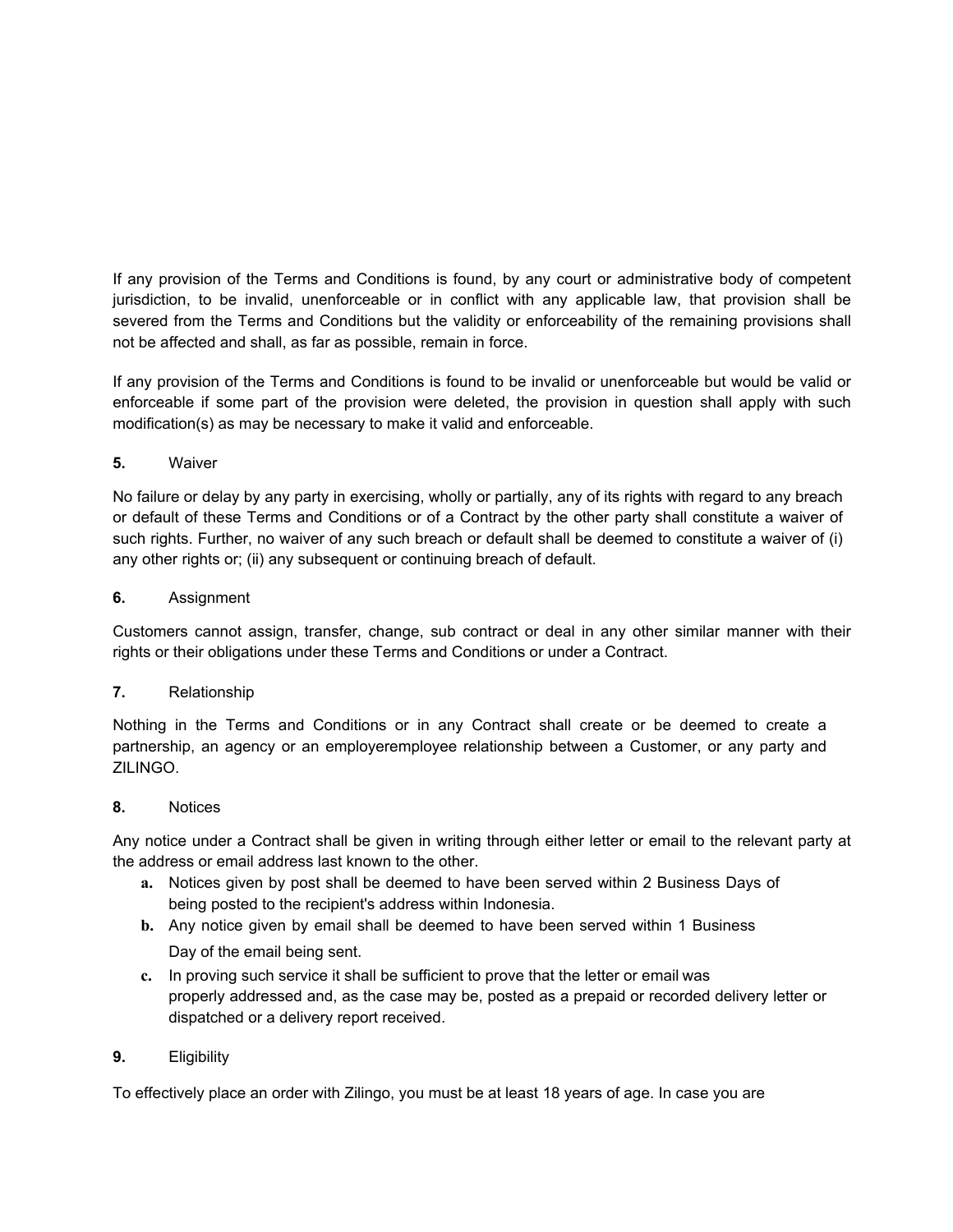under 18 and wish to use the App to make a purchase, you can only do so with the involvement and under the supervision of a parent or guardian.

# **10.** Usage

Customers may not misuse the App in any way such as by transmitting or distributing any malware or virus, in any form, which is malicious, technologically harmful, in breach of confidence or offensive. Criminal misuse of the App is strictly prohibited. No person may hack into any aspect of the App, corrupt data, infringe any person's proprietary rights, send unsolicited material or in any way interfere with the performance or functionality of any computer facilities accessed through the App. Any breach of these provisions shall be construed as a criminal act and offenders shall be subject to the strict penalties imposed therein.

### **11.** App Registration Process

To place an Order through ZILINGO, Customers will have to register by creating an Account on the App through the different channels as mentioned on the App. You must also agree to only input into the App information which is completely accurate, true and up to date. You shall ensure this by agreeing to inform us in case of any changes, either by directly contacting us through our customer case email id: [contact@zilingo.com or by updating the relevant sections of the](mailto:contact@zilingo.com) App.

Customers are not allowed to misuse the App through creation of multiple accounts.

### **12.** Order Confirmation and Delivery

To place an order on ZILINGO, Customers will have to go through the order process on the App. After completing the process, customers will receive an Order Confirmation message through email and/or SMS which will act as an acknowledgement of the Order.

If the Order consists of more than one product, the products may be delivered in separate packages and at separate times to the Customer.

### **13.** Payments

ZILINGO offers its Customers several options for making payments. Customers can pay using:

- **(i)** ZILINGO's third party payment partners listed on the App;
- **(ii)** Cash on delivery;
- **(iii)**Customers using egift cards,wallet credit or promotional vouchers may also choose to pay only a part of the total price.

ZILINGO's third party payment partners undertake all requisite measures to minimise the risk of unauthorised access and to address all safety and privacy concerns relating to your card data and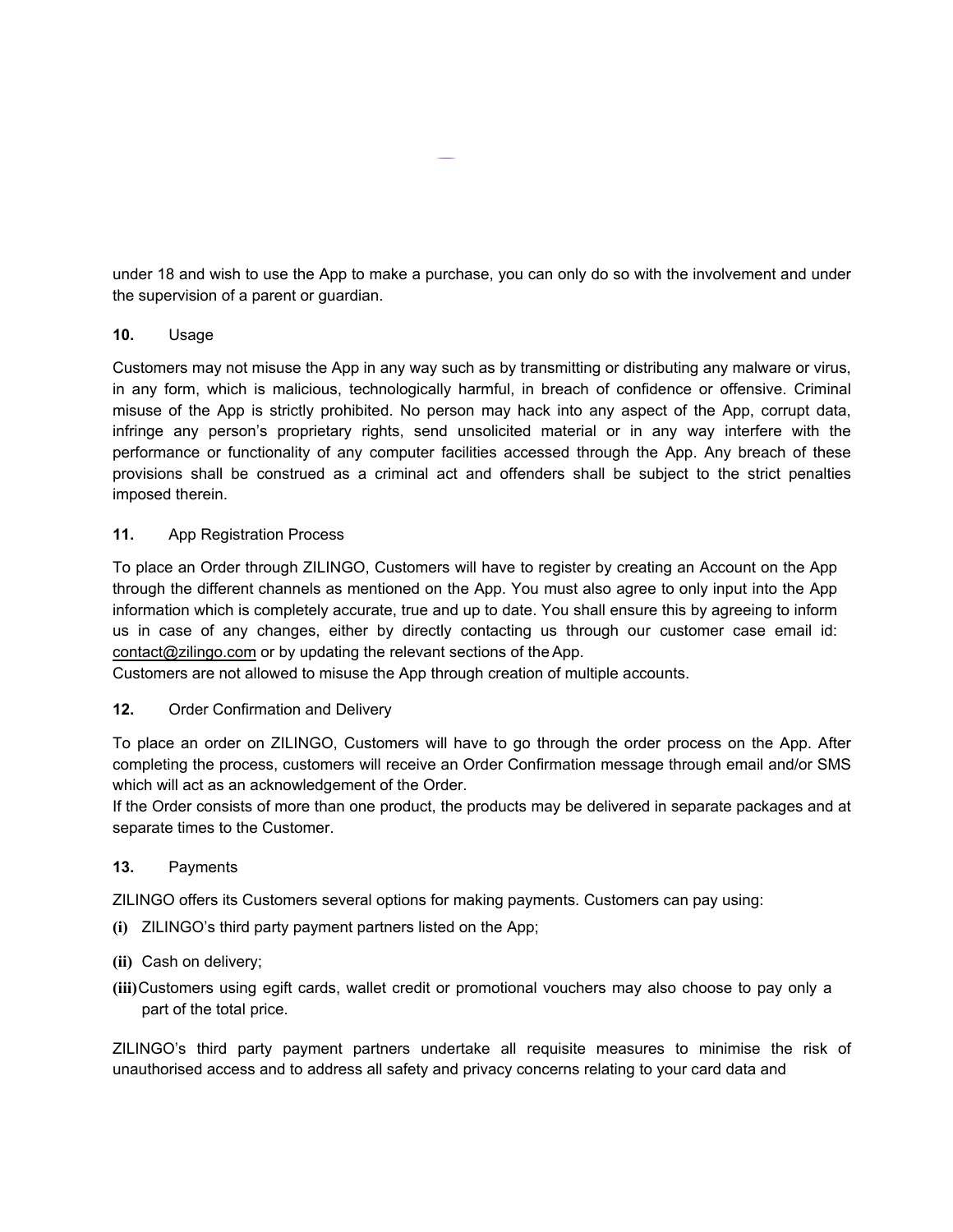usage. Cards are subject to validation checks and authorisation by card issuers. If the required authorisation is not received, then there may be no delivery, or significant delays, in delivery of the ordered product and neither ZILINGO, nor its partners will be liable for the same, we will however suitably notify you regarding the same.

Post receipt of appropriate authorisation by our third party payment partners, the payment will be authorised and when you will be required to click on the order button you are confirming that the card belongs to you or that you are the legitimate holder of the egift card or promotional voucher and that you have sufficient funds to pay for the Product (s) you have ordered.

While it will be our utmost effort to ensure that all descriptions, prices and payment related details remain dynamically updated on the App at all points in time, you agree and accept that since ZILINGO is a dynamic marketplace, with several sellers listing their products at any given point in time, errors may take place. In such a scenario, if you place an Order and there is an error, we will make our best efforts to inform you at the earliest so that you can make an informed decision. In case we are unable to inform you of the same, we will treat the Order as cancelled. In the event that you cancel your Order before we have shipped it to you, but you have already paid for your Order, you will receive a full refund from ZILINGO. In the event that you would like to obtain a specific tax invoice for your order, please write to contact@zilingo.com or call us on +66 600024082.

### **14.** Order Refusal

Since ZILINGO is a dynamic mobile marketplace, it reserves the right to withdraw any Product from the App at any time and/or remove or edit any material or content on the App and will not be held liable for doing so either by you or by any other third party. Zilingo will make best efforts to always process all Orders, but there may be exceptional circumstances wherein, we may not be able to or refuse to process an Order after we have sent you an Order Confirmation. We reserve the right to do the same at any time, at our sole discretion. Zilingo will notify you of any order cancellation at the earliest, so as to minimize any inconvenience that may be caused. If any Order placed by you has been canceled by us for any reason, post the payment has been completed by you, we will ensure that you are refunded the full amount.

# **15.** Cancellation by Customer of a Non Faulty Product:

If you wish to cancel your Order after it has been placed or after being paid for by you, please contact our Customer Happiness Team on +66 600024082 or [contact@zilingo.com. For orders cancelled](mailto:contact@zilingo.com) before dispatch, no cancellation fee will be applicable. In case the Order or a part of it has been dispatched and received by you, it will need to be returned back to ZILINGO and such returns will take place, on the basis of ZILINGO Returns and Refunds Policy. The Customer Happiness Team and ZILINGO, however, reserve the right to assess the returns and refunds on a case by case basis, as mentioned in the ZILINGO Returns and Refunds Policy.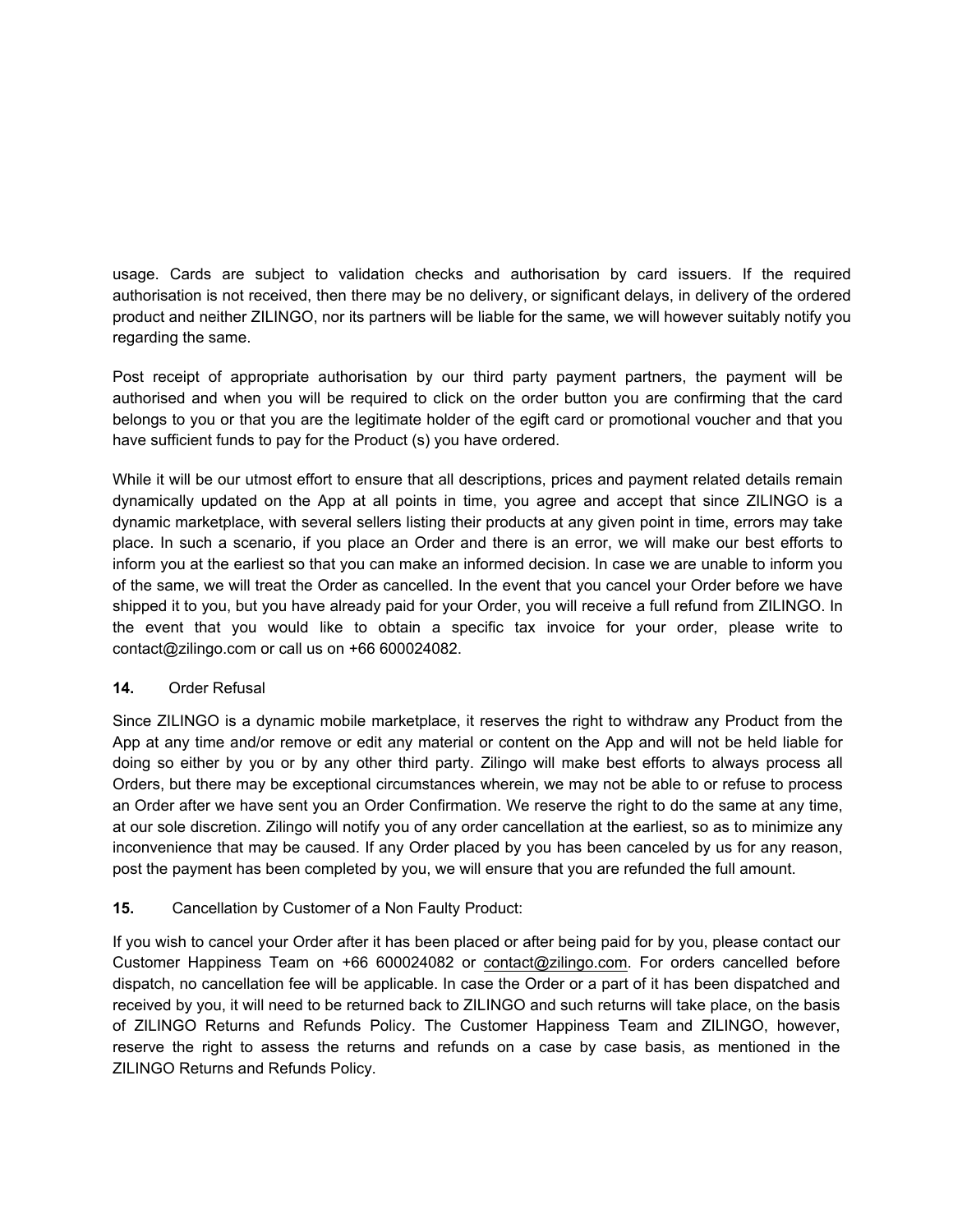### **16.** Zilingo Returns and Refunds Policies

ZILINGO's Refunds and Returns Policy has been separately published on the App and is a part of these Terms and Conditions. By accepting these Terms and Conditions, you are also agreeing to the ZILINGO Refunds and Returns Policy.

- **17.** Delivery of Products
	- **a.** ZILINGO will try its best to deliver the Product to you, at the shipping address, as specified and requested by you while placing the Order.
	- **b.** In case a specific delivery date has been specified by us during your checkout or through the delivery process on the App, we will try our best to deliver it to you within the stipulated timelines. However, we shall notify you if we expect any delays on our part. You accept that we shall not be liable to you for any losses, liabilities, costs, damages, charges or expenses arising out of any delayed delivery.
	- **c.** At the time of the delivery, you may be required by our third party logistics partner's team to sign the acknowledgment of the delivery. In case of any issues post delivery, please feel free to contact ZILINGO Customer Happiness Team at +66 600024082 or [contact@zilingo.com. You must, however, comply with the requirements as specified by](mailto:contact@zilingo.com)  [the Customer Happiness Team as well as in ZILINGO's Returns and Refunds Policy.](mailto:contact@zilingo.com)  [Should you face any inconveniences or difficulties during ZILINGO's Order fulfilment](mailto:contact@zilingo.com)  [process and experience, do not hesitate to get in touch with us at the](mailto:contact@zilingo.com) earliest.
	- **d.** Although the dynamic nature and functionality of the ZILINGO App will ensure at any point in time whether the information entered by you corresponds to the locations that are available for delivery through our third party logistics partners. In the unfortunate event that we are not able to communicate to you at the very outset that the Order cannot be delivered to your preferred location, we will ensure that we inform you of the same at the earliest using the contact details that you provide to us at the time of placing the Order and also arrange for either the cancellation of the Order or delivery to an alternate address, as mutually feasible to both parties.
	- **e.** You will receive your delivery in our standard ZILINGO packaging. Any specific packaging requests at your end will be assessed at our end and processed if feasible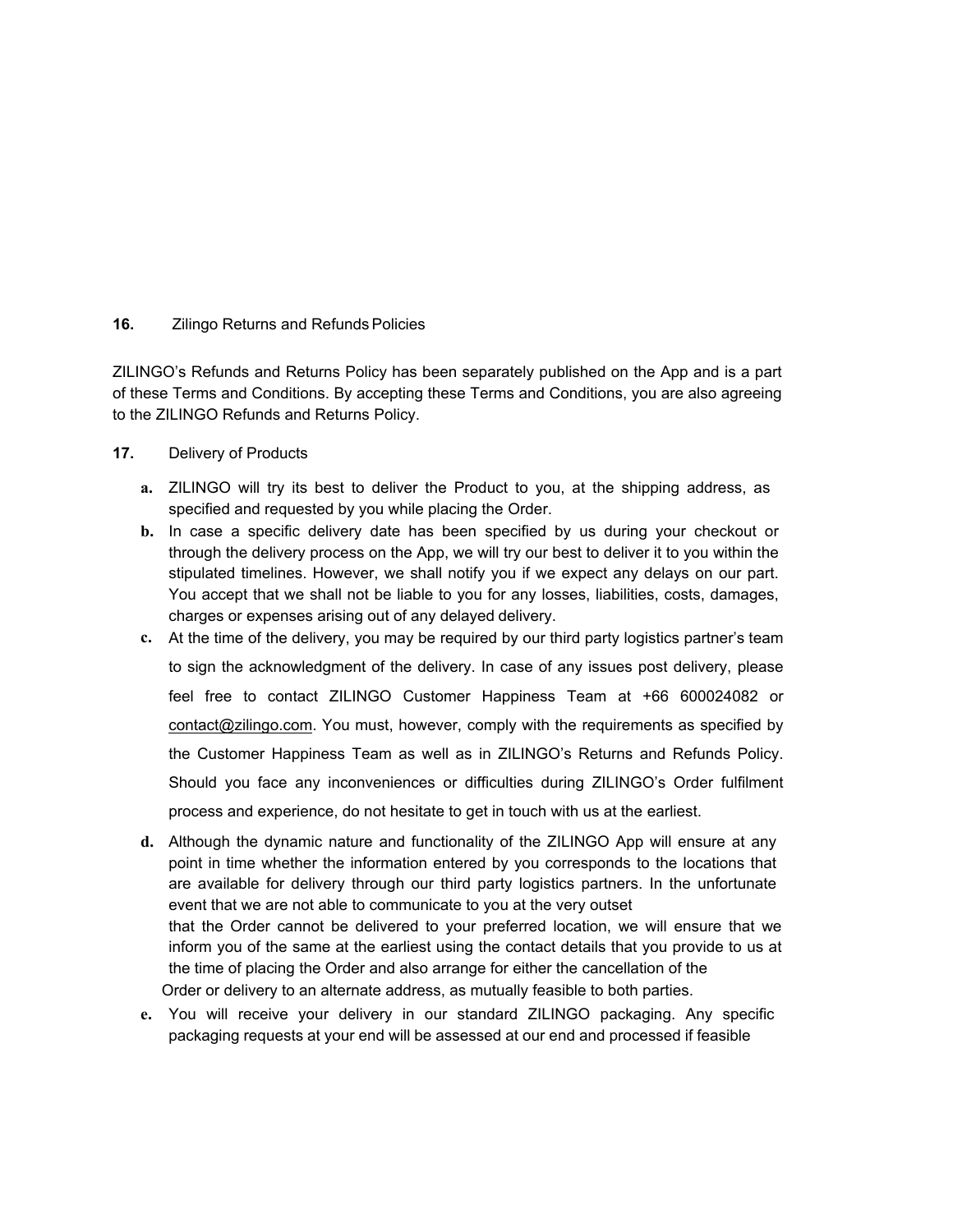and you will be notified of any change.

- **f.** Our third party logistics partners and Customer Happiness Team will do their best to ensure that the delivery takes place at a mutually convenient time and will make 3 attempts for each delivery. However, if delivery or collection is delayed through your unreasonable refusal to accept delivery or if you do not accept delivery or collect the Product from the carrier within the time period mutually agreed upon, or in case of cash on delivery, are unable to provide the required cash amount for delivery, we reserve the right to do either or both of the following:
	- **i.** charge you for any fee and other costs incurred by us outside of the standard pickup and delivery costs that we incur with our third party logistics partners;
	- **ii.** cancel the Contract, and refund you with an amount equal to theamount paid by you (in case of an online payment) minus any additional costs as incurred by us as mentioned in f.i. above.

# **18.** The Product

By accepting these Terms and Conditions, you acknowledge:

- **(i)** That the Products listed on the App are not custom made and cannot be tailored or altered to meet your requirements; and
- **(ii)** Once the Product has been delivered to you, any risk related to the Product passes to you and ZILINGO will not be liable for any damage, destruction or loss to the Product thereafter.

### **19.** Vouchers

- a. As mentioned above in Payments, from time to time, ZILINGO will make available promotional vouchers, discount coupons or egift cards which you can avail and use while making payments for Products that you purchase on the App, as below:
	- **a.** You accept and agree that the credit provided to you through a promotional voucher neither accrues interest nor does it have any cash value. Further, ZILINGO reserves the right, to be able to, at its sole discretion discontinue or cancel any voucher previously issued on the App and will not be responsible for any losses arising therefrom.
	- **b.** Please note that the credit of a promotional voucher may be insufficient or not applicable to pay for the Order that you wish to place, in that scenario, you would be required to make up the difference in the amount using one of our accepted payment methods.
	- **c.** Please be careful to note that in case you place an Order for a Product that is priced at less than the value of the promotional voucher you wish to redeem or avail of, ZILINGO will not be able to refund or offer you residual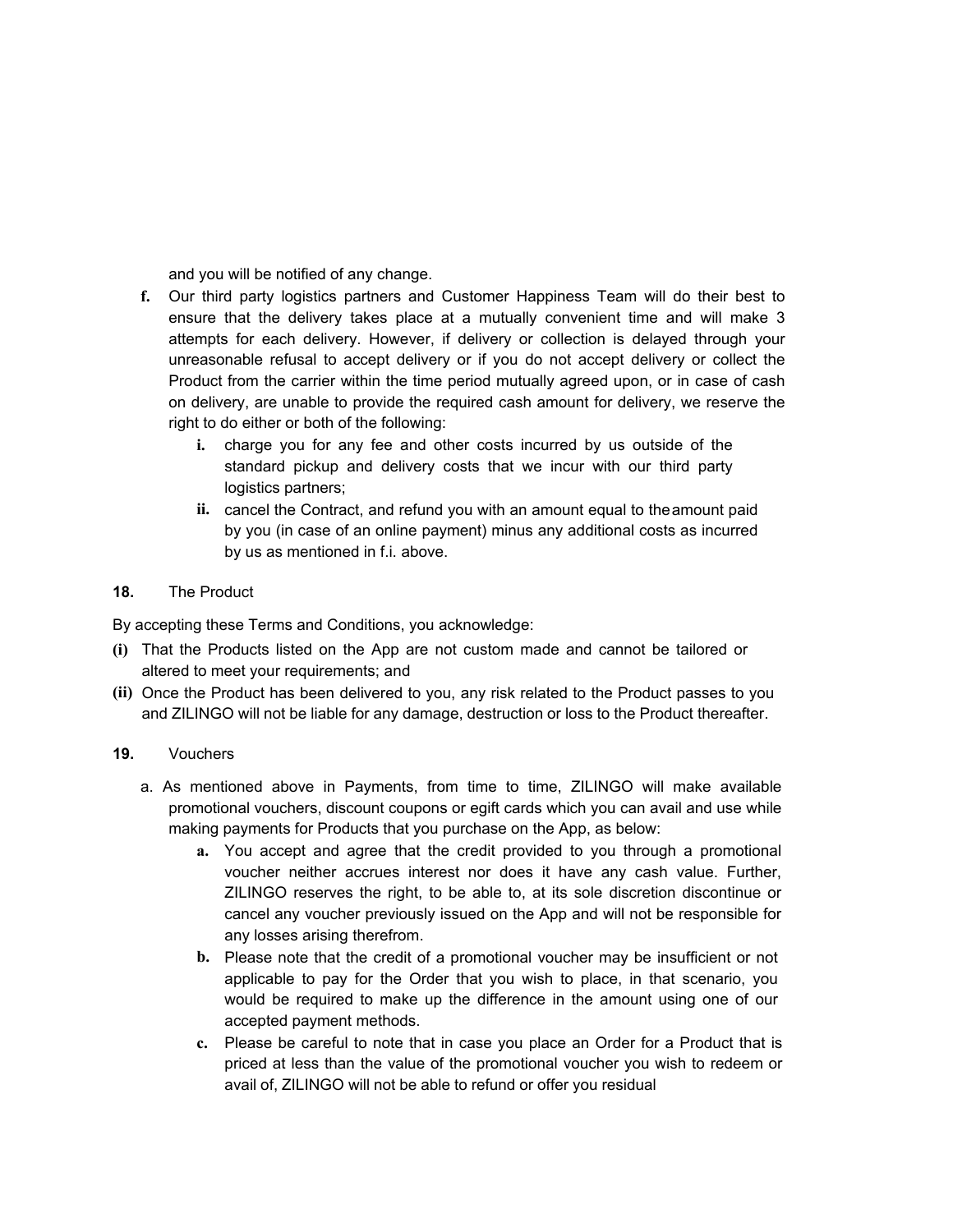credit.

- **d.** Promotional vouchers will be valid for the period specifically stated on the App and they can only be availed once. You may not be able to use them in conjunction with other promotional vouchers available to you through the App. You may also not be able to use them along with other discounted items as mentioned on the App. ZILINGO also reserves the right to exclude individual brands or stores from certain voucher promotions as and when required based on our sales and marketing strategies. Information of the same, however, will be duly provided to you through the App.
- **e.** You can assign your rights to use your voucher or gift to someone otherthan you, who may then be able to use it.
- **f.** ZILINGO reserves the right to close your Account or suspend your activities on the App in the event of discovery of any form of fraud, deception or suspicion of other illegal activities in connection with gift cards or vouchers on the App
- **g.** ZILINGO assumes no Liability for the loss, theft or illegibility of gift or promotional vouchers. In case of any issues arising in connection of the same, you are requested to get in touch with our customer happiness team at [contact@zilingo.com](mailto:contact@zilingo.com) [or +66 600024082 and we will try to assist you to the best](mailto:contact@zilingo.com)  [of our abilities.](mailto:contact@zilingo.com)
- **h.** Egift cards cannot be used to buy further egift cards. Egift cards may only be purchased through debit card, credit card, PayPal or wallet credit and will be sent to you via email.

### **20.** Limitation of Liability

The following provisions shall set out the entire financial liability of ZILINGO in relation to the Customers or any users of the App for breach of or in any way related to representations.

Statements or tortious acts by ZILINGO under these Terms and Conditions and the Contracts.

- **(i)** Except as expressly provided in the Terms and Conditions/Contracts, ZILINGO and its suppliers/sellers, content providers and advertisers expressly exclude all warranties, conditions or other terms implied by statute or common law are excluded to the fullest extent permitted by law.
- **(ii)** ZILINGO shall not be liable to the Customer for any loss or damage, costs or expenses (whether direct, indirect, incidental or consequential and whether relating to loss of profit, loss of business, business interruption, loss of data, depletion of goodwill or other such losses), suffered by the Customer which arise out of or in connection with the use of the ZILINGO website or App and any materials posted there.
- **(iii)** The Customer assumes all risks as to the sustainability, quality and performance of Service.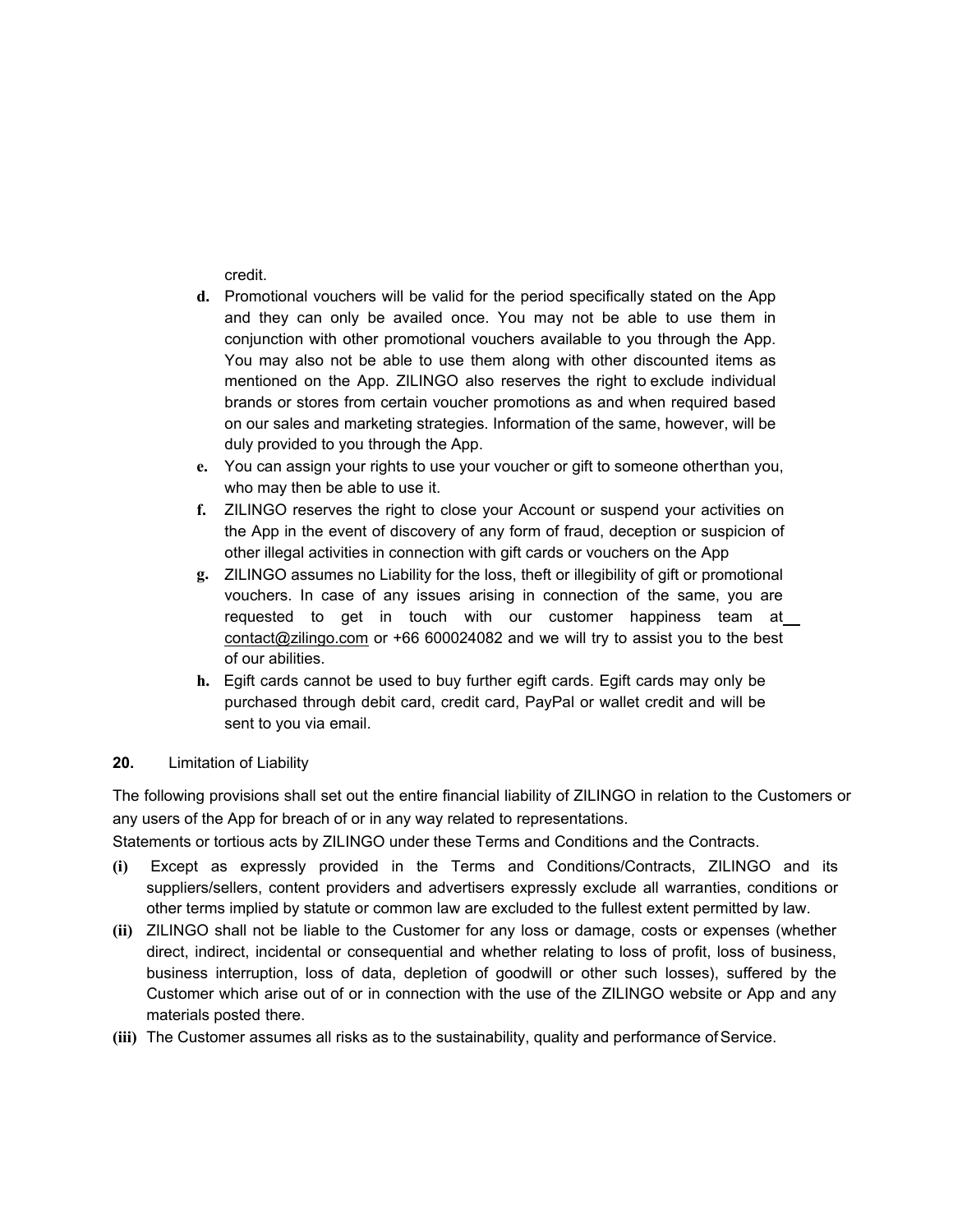## **21.** Indemnity

Customers agree to indemnify, defend and hold harmless ZILINGO, its directors, officers, employees, consultants, agents and affiliates from any and all third party claims and damages including costs (including but not limited to legal fees) arising from their use of the ZILINGO website or App.

# **22.** Privacy Policy

For a detailed understanding of how ZILINGO endeavors to protect your data or privacy, please refer to ZILINGO's Privacy Policy, which forms a part of these Terms and Conditions. By accepting these Terms and Conditions, you are deemed to have accepted, ZILINGO's Privacy Policy.

# **23.** Customer Happiness

- **a.** ZILINGO takes great pride in being able to deliver happiness and provide the best possible service and experience to its customers, while fulfilling its obligations as stated in these Terms and Conditions.
- **b.** Our Customer Happiness Team is available to sort out all your issues in the event that the experience provided by us does not meet your expectations or satisfaction. In such an unlikely event, please feel free to contact us at any time by either writing to us at [contact@zilingo.com](mailto:contact@zilingo.com) [or giving us a call at +66 600024082 \(this phone number will receive calls between 9:00 AM to](mailto:contact@zilingo.com)  [6:00 PM](mailto:contact@zilingo.com) ICT).
- **c.** Please note for products that come with warranties from the actual brands or manufacturers, you will be required to contact the relevant brands or manufacturers directly as specified in the warranty cards or other such details provided bythem.
- **d.** To help us serve you better and resolve your issues at the earliest, please make sure to send us copies of the Order or at least the Order ID/SubOrder ID that we assign you in the Order Confirmation email and message. Should you not have received any response from us within 5 Business Days, owing to any unforeseen logistical, technical or other such difficulties, please don't hesitate to contact us again.

### **24.** Advertising

ZILINGO will comply with regulations relevant to its business and operations as published by the Office of The Consumer Protection Board while advertising on the ZILINGO website, application or social media.